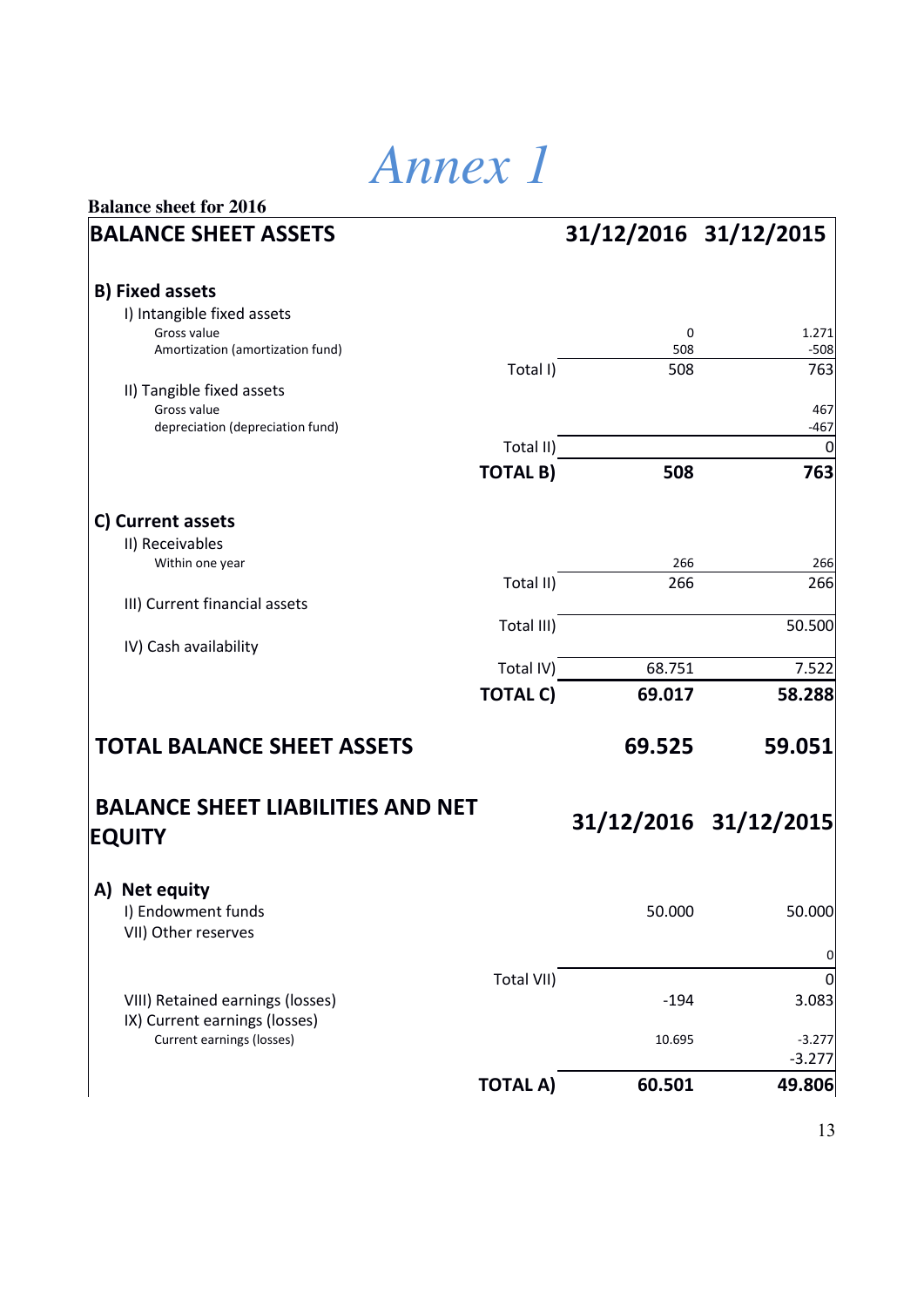| D) Payables                                                                      |                 |                       |                |
|----------------------------------------------------------------------------------|-----------------|-----------------------|----------------|
| Within one year                                                                  |                 | 9.024                 | 9.245          |
|                                                                                  | <b>TOTAL D)</b> | 9.024                 | 9.245          |
| <b>TOTAL BALANCE SHEET LIABILITIES AND NET</b><br><b>EQUITY</b>                  |                 | 69.525                | 59.051         |
| <b>INCOME STATEMENT</b>                                                          |                 | 31/12/2016 31/12/2015 |                |
| A) Production value<br>5) other revenues and income                              |                 |                       |                |
|                                                                                  |                 | 13.040                | 11.044         |
|                                                                                  | Total 5)        | 13.040                | 11.044         |
|                                                                                  | <b>TOTAL A)</b> | 13.040                | 11.044         |
| <b>B) Production costs</b>                                                       |                 |                       |                |
| 7) cost of services                                                              |                 | 1.299                 | 8.577          |
| 8) cost of rents and leases                                                      |                 | $\Omega$              | 3.950          |
| 10) Amortization, depreciation and write-downs                                   |                 |                       |                |
| a) Intangible fixed assets depreciation<br>a) Tangible fixed assets depreciation |                 | 254<br>$\Omega$       | 254<br>467     |
| 14) other operating expenses                                                     |                 | 254                   | 721            |
|                                                                                  | Total 10)       | 622                   | 809            |
|                                                                                  | <b>TOTAL B)</b> | 2.175                 | 14.057         |
| Difference between Production value and Production costs<br>$(A - B)$            |                 | 10.865                | $-3.013$       |
| C) Financial income and expenses $(15 + 16 - 17 + 17 -$<br>bis)                  |                 |                       |                |
| 17) interest and other financial expenses                                        |                 |                       |                |
|                                                                                  |                 | 170                   | 264            |
|                                                                                  | Total 17)       | 170                   | 264            |
|                                                                                  | <b>TOTAL C)</b> | $-170$                | $-264$         |
| E) Extraordinary gains and losses (20 - 21)<br>21) losses                        |                 |                       |                |
|                                                                                  |                 | 0                     | $\mathbf 0$    |
|                                                                                  | Total 21)       | $\Omega$              | $\overline{0}$ |
|                                                                                  |                 |                       | 14             |